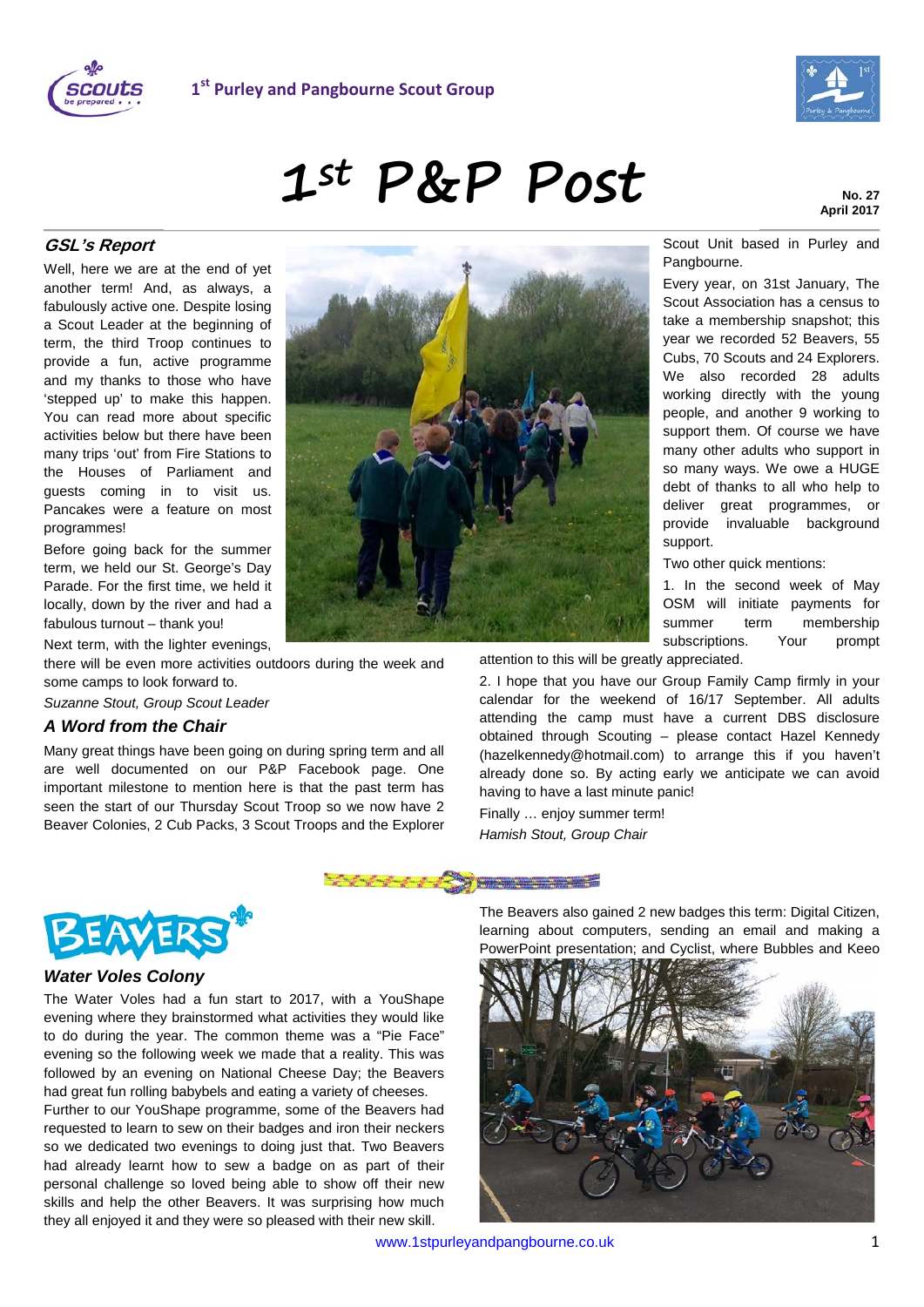

helped them make sure their bikes were safe, showed them how to fix a puncture and they enjoyed cycling around a course in the dark. We ended the term with a lovely walk through Pangbourne searching for answers to an Easter Quiz.

Some of the younger Beavers were lucky enough to go and visit one of the Scout Patrol Camps. Lots of fun was had; thank you Ringtail for organising a great day out. Additionally, at the beginning of the Easter holidays it was lovely to see so many Water Voles come along for the hike to Purley along the river.

Thank you to those parents who have kindly given up their time this term to help us. Without your invaluable support we wouldn't be able to offer such a varied, exciting programme.

*Tic Tac (Colleen Hughes), Beaver Scout Leader*

#### *Polecats Colony*

What a busy term it was! The Polecats started off by celebrating the Chinese New Year: complete with lanterns, a chopstick challenge, food tasting and fortune cookies. They then spent some time working on the health and fitness activity badge: playing agility games, measuring their heart rates and making healthy snacks of muffin-based pizzas and fruit salad.

After half term, we spent an evening learning about our founder, Robert Baden-Powell, and seven new Beavers were invested into the Colony. The Beaver Scouts then focused on the communicator activity badge for a few weeks: finding out about Alexander Graham Bell and making string telephones; inventing and building new methods of communicating; learning their addresses and phone numbers so that they could write postcards and phone home and working out how to spell their





There have been a couple of great joint-Colony activities this term too, with the Polecats joining the Water Voles for a great afternoon at the Scouts' Patrol Camp and also for a super hike from Pangbourne to Purley.

Our Beaver Scouts are very keen to gain badges at the moment and lots of them have shown us their collections and told us about their hobbies. It's really great to see them so enthusiastic about things they have done at home – there are plenty more activity badges they can work on, so keep it up Beavers!

*Sunshine (Fran Jones), Assistant Beaver Scout Leader*





## *Heron Pack*

We started off the term with a visit to Tesco for their Farm to Fork activity. We learnt where food is stored, what happens to deliveries and where all our food comes from.



The Cubs also completed their Teamwork badges, created some great animations and managed to finish off their Chef badges (after a very messy evening of smoothies and pizza making). A particular highlight this term was a trip to the Police Museum in Sulhamstead; the Cubs got to solve a crime, learn

about some grisly murders and find out what it's like to be a police officer.

We also focused on the Personal Challenge award and the Cubs worked hard completing their personal and Leader-set challenges. We had a disability awareness evening, kindly organised by George. The Cubs had a talk from a parent about living with autism.

At the end of March, the Cubs had a return visit to Tesco to learn all about chocolate. They started by looking round the store at how many food items contained chocolate (a lot)! They then did some very important chocolate tasting, although not many enjoyed the pure cocoa powder.

Our final evening of the term wrapped up the personal challenge badge and finished off with a massive Easter Egg hunt. We are looking forward to lots more fun activities next term, starting with some canoeing. Thank you to all the Leaders, Young Leaders and adult helpers who help make Cubs enjoyable for all.

*Akela (Gareth Evans), Cub Scout Leader*

#### *Kingfisher Pack*

The spring term opened with a night all about home safety. With talks from a police and fire officer as well as a gas installer and a room set up for hazard detection, the Cubs learned lots about how to stay safe at home and out and about. Burns night was celebrated with Haggis and Irn Bru, with the traditional recitation of the Ode to a Haggis. A night of YouShape Scouting helped the Leaders to plan the future; the Cubs always come up with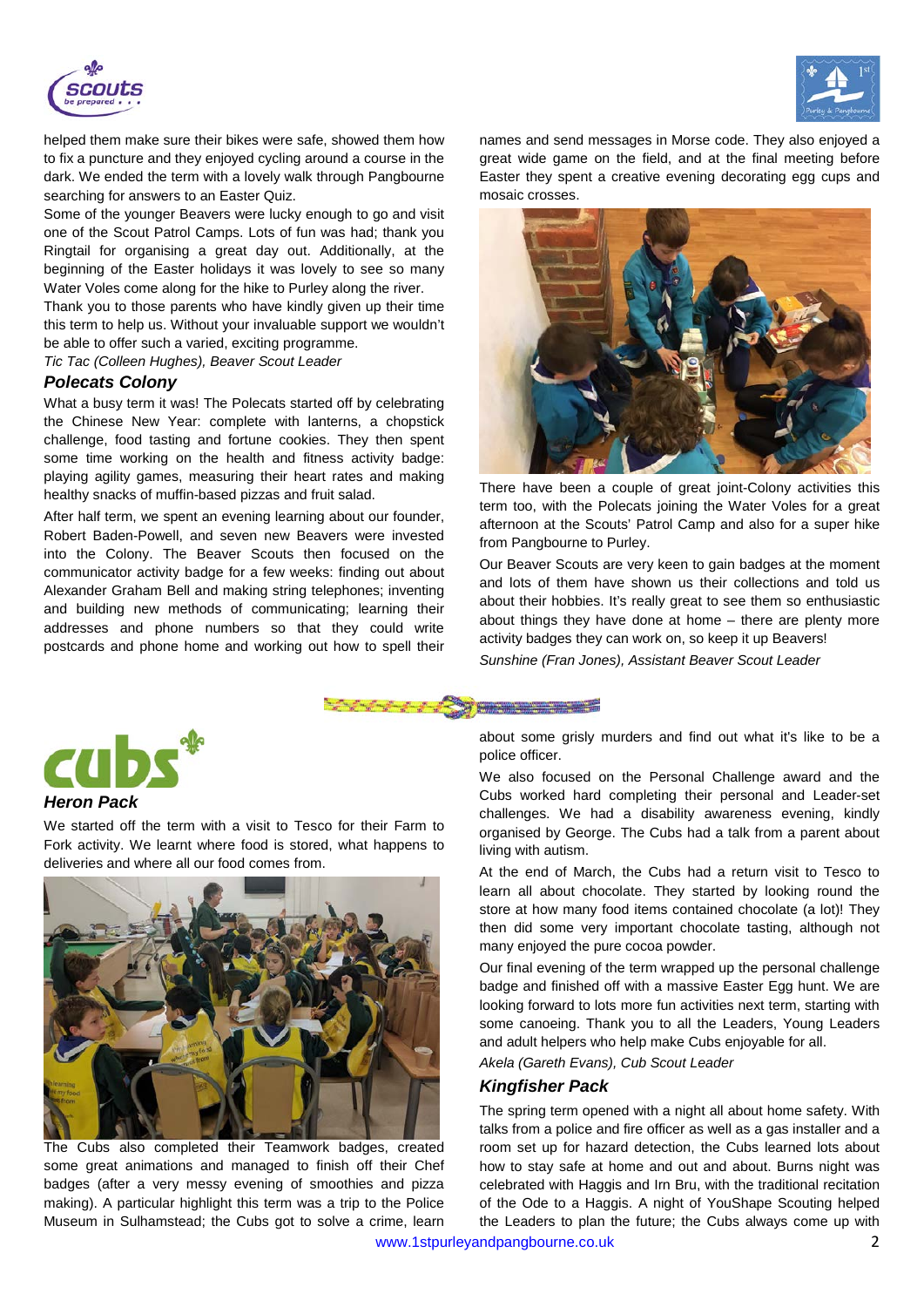

some great ideas. This term's night hike was very successful – we actually arrived at the barn exactly when we said that we would, and the hot chocolate with marshmallows provided by the Explorer Leaders was very welcome at the end of it – thank you.

An evening with Newbury Astronomical Society saw us studying different constellations and the moon through some amazing telescopes. The following week we made and tossed lots of pancakes - always very popular. The DIY badge saw a range of creations, the most popular being a selfie stick (look out for the all new tomato phone, coming soon to a Scout Group near you!) We were sad to say goodbye to Connor and Molly and wish them well on their continued journey in Scouting.

The summer term always brings plenty of outdoor activities and we have two camps planned as well as plenty of activity in our garden at the school. *Bagheera (Hilary Binns), Assistant Cub Scout Leader*







*Monday Night Troop*



We had a great start to an adventurous year, with a few skills nights, learning practical stuff from fire lighting to navigation with a few knots thrown in for good measure. The knots came in handy when the Scouts had to build a tripod, attach a water filled balloon to it, then light a small fire under it to try and burn through the balloon; it was interesting to see how long it took to ignite the balloons. Knots were also very useful when they built micro-rafts which they tested by floating in a box of water.

We held a series of hikes in the first few months of this year, along with the Thursday and Friday Troops, mainly just to get everybody out and walking and learning to navigate, but also as a practise for the annual Three Towers Hike competition which was held a little earlier this year on the  $1<sup>st</sup>$  April. The Monday Troop team of Grace, Ashlyn, Lara and Lucy did very well, completing the route 30 minutes quicker than last year.

We also held our Patrol Camp on the same weekend, jointly with Thursday Troop, and had a great camp, with all the Scouts learning a great range of traditional skills and getting a chance to do lots of cooking on open fires.

We ended the term on a high and a low and a high and a low as

the Troop went trampolining at "Jump In" in Slough! Lots of bouncing in the dark and some very sweaty Scouts by the end! I would like to thank all the parents that signed up to the parent rota last term, and all those that have agreed to help this coming term too. The additional parent support really does make a big difference – thank you.

*Jez Jones, Scout Leader*

### *Thursday Night Troop*



It's really exciting to be writing the very first Section report for the new Thursday night Scout Troop! Following on from our taster sessions before Christmas, our first few meetings this term were spent getting to know each other and learning a bit more about Scouting, before our very first 12 Scouts were invested just before half term. Pang Valley District Commissioner, Grant Bailey, came along to do the investitures in the woods, in the dark and the Scouts had the opportunity to make their promises up a tree if they wanted to; as an added bonus, it was snowing – what more could you want?!

In the second half of the term we had fun both in and out of the Barn, with an evening on navigation, prior to a hike to Calcot; an evening on camping skills, before our very first Patrol Camp with the Monday Troop; an evening making our own woggles and, of course, an evening making and eating pancakes! Over Easter we joined the other Troops in London visiting the Houses of Parliament and playing Monopoly and we are looking forward to